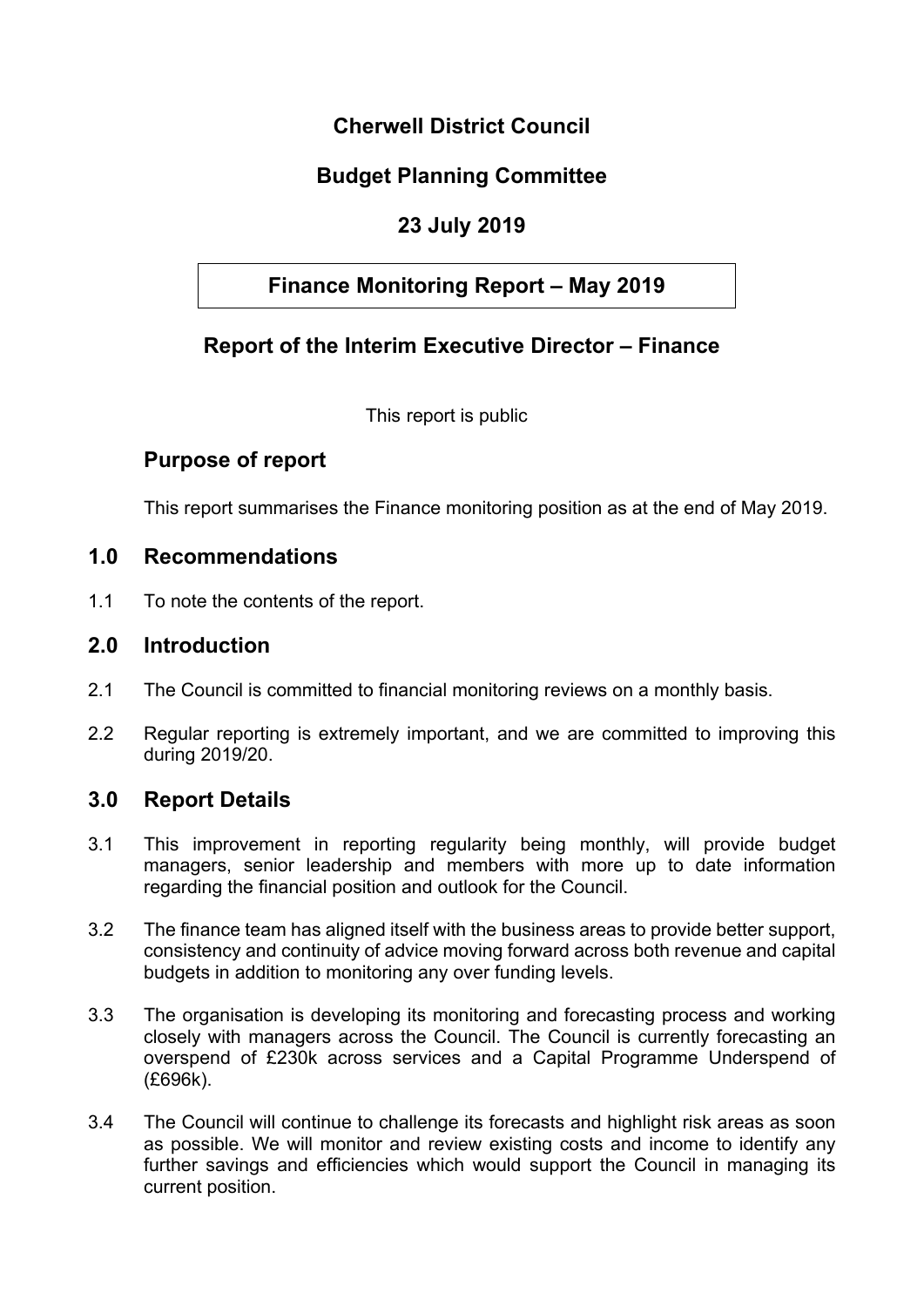# **4.0 Conclusions and Reasons for Recommendations**

4.1 It is recommended that the contents of the report are noted.

### **5.0 Consultation**

5.1 The report sets out performance, risk and financial information from the previous month and as such no formal consultation on the content or recommendation is required.

### **6.0 Alternative Options and Reasons for Rejection**

6.1 This report sets out the performance against the 2019/20 plan. As this is a monitoring report, no further options have been considered. However, members may wish to request that officers provide additional information.

#### **7.0 Implications**

#### **Financial and Resource Implications**

7.1 There are no direct financial implications arising directly from the production of this report.

Comments checked by: Joanne Kaye, Strategic Business Partner 01295 221545 [Joanne.Kaye@cherwell-dc.gov.uk](mailto:Adele.taylor@cherwellandsouthnorthants.gov.uk)

#### **Legal Implications**

7.2 There are no legal implications arising directly from this report.

Comments checked by: Chris Mace, Solicitor, 01327 322125 [christopher.mace@cherwellandsouthnorthants.gov.uk](mailto:christopher.mace@cherwellandsouthnorthants.gov.uk)

#### **Risk Management**

7.3 There are no risk management implications directly arising from this report.

Comments checked by: Louise Tustian Team Leader: Insight Team 01295 221786 [Louise.tustian@cherwellandsouthnorthants.gov.uk](mailto:Louise.tustian@cherwellandsouthnorthants.gov.uk)

## **8.0 Decision Information**

**Wards Affected**